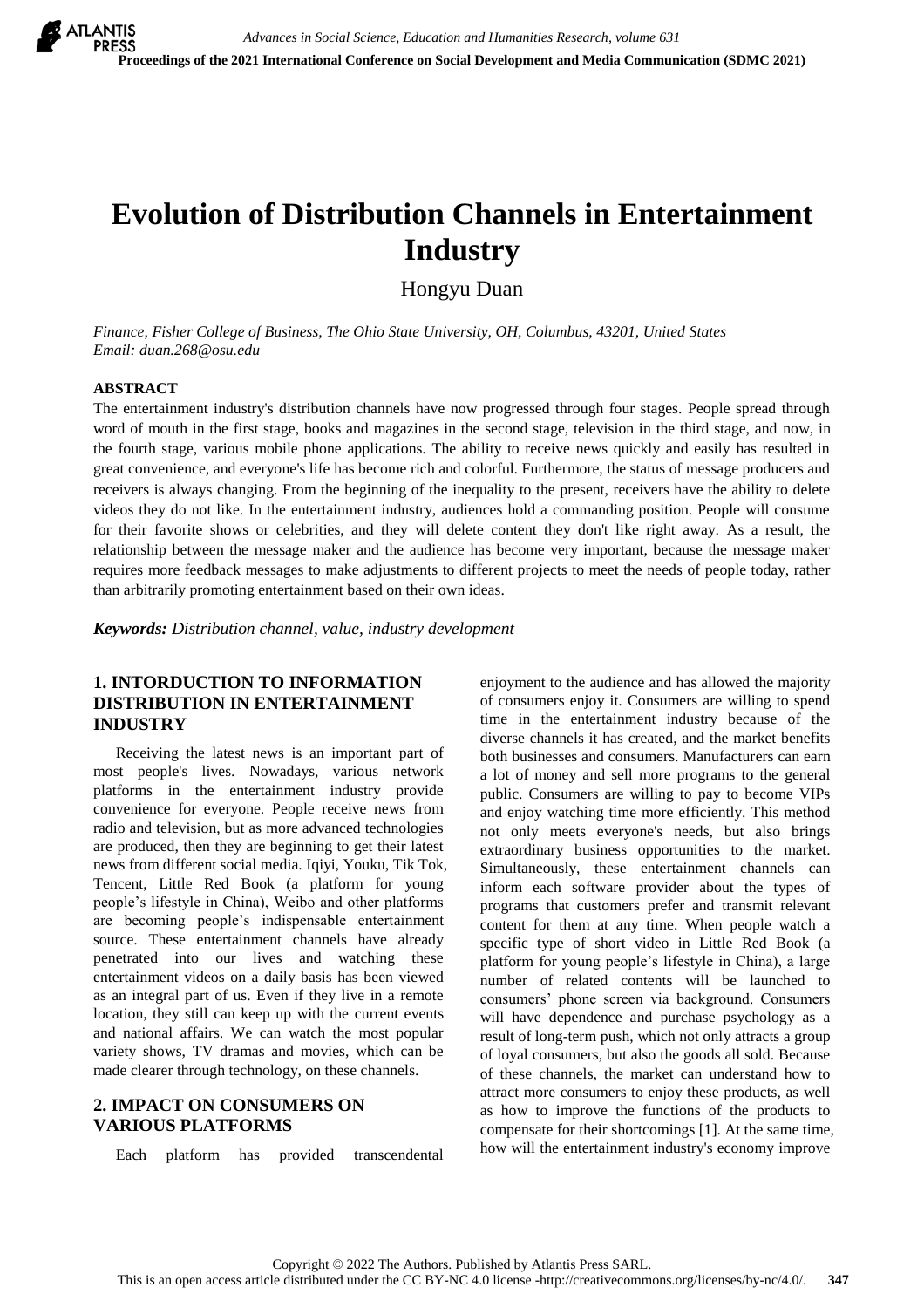

quickly, and how can other related industries imitate the economic effects to improve themselves? This is a model that benefits both parties. The entertainment industry has had an economic impact. There are many similar channels bring huge economic effects, but it has not only brought us benefits, but it has also brought disadvantages. For example, young consumers are the most important customers through these channels. They do, however, spend valuable time in their lives [2].

#### **3. DISTRIBUTION CHANNELS IN DIFFERENT PERIODS**

Communication channels evolve with the times, and each communication channel has own set of characteristics. People initially spread the news through word of mouth. There are no Internet TV, mobile phones, or tablet computers at the time, only black-andwhite TV and radio, which many people couldn't afford. As a result, when one family received the information, he would pass it on to another, and so on. Finally, everyone got the news. Despite the fact that the sentences are as similar as two peas, the main content of the information remains unchanged. This mode of communication is very slow because, if they do not live in the same area, people in the countryside will receive news many days later than those in the city. As a result, the news lag causes inconvenience in many people's lives, and people cannot get the news in time, which has many negative consequences in life and study [3]. However, people's living standards gradually improved later. Many families can afford to purchase a television and a telephone. People can sit at home and catch up on the latest news by watching television. The daily news broadcast will provide real-time coverage of today's national news, while the entertainment channel will provide coverage of the most recent entertainment news. Even if some people cannot afford a television, they can obtain information by phone from relatives and friends. This type of communication speed is much faster than word of mouth at first, and telephone speed is faster than running to other people's homes. People no longer use flip phones after a few years, and touch-screen phones have gained popularity. Weibo is widely available for download. People publish news or upload pictures to share with their friends, and they can even leave comments at the bottom of the content to draw attention on favorite facts, celebrities, variety shows, and so on. Also, they can have attention on friends at the same time for interaction and private messages. This mode of communication is faster than TV and telephone because everyone can check Weibo at any time and from any location to find out what is going on, and someone will send the news to the Weibo. This level of communication speed is incomparable to watching TV or making phone calls. The network makes it easier for people to follow on the latest news. Youku and Iqiyi began to appear, and people were able to upload

interesting videos, variety shows, and so on, which were widely broadcast on these platforms. Even if people were traveling abroad, they could watch a variety of interesting TV shows, movies, and variety shows. People's needs are constantly changing, and science and technology are improving all the time. They benefited greatly from this software, and it's more useful than television and cell phones. Everyone pays attention to their favorite video numbers, watches their most recent videos, learns new things, and has fun.

#### **4. SALIENT FEATURES OF DISTRIBUTION CHANNELS**

People have all kinds of communication channels, advanced science and technology, and they can get the most up-to-date news in the shortest amount of time. It has made significant progress in comparison to the past. The distinguishing feature is that it allows people to keep up with current events, improve according to new news at the fastest speed, and greatly improve their lives. Furthermore, people use this method to send messages to others in different locations to ensure that the information they receive is accurate and reliable, and that they can respond to the surrounding environment at any time [4].

### **5. EVOLUTION OF DISTRIBUTION CHANNELS**

When people first began to spread information, communication was equal because the number of communicators and receivers was equality, and power was balanced. So, everyone has the same rights and obligations to listen to the news and then spread it. At that time, everyone will listen to every message, ensure that they are keeping up with society's pace, and then make changes based on the content. After that, books, magazines, and any other paper-based content can be saved. People start getting the latest news by purchasing newspapers and magazines. This type of communication speed saves a lot of unnecessary time, and people no longer need to run around and tell each other [5]. This type of communication channel, on the other hand, converts the content passed down from mouth to mouth into print. However, not everything said by everyone can be printed. The press chooses valuable content to print into books that people can read. There is an inequality relationship here because some worthless content is naturally abandoned. Because few contents had been chosen from when these books first became popular, the rights of the information producer were greater than those of the receiver. They can send whatever they want to spread, and people can only choose from a limited set of contents. This channel of distribution elevates the status of information producers. Even if people don't understand the content or dislike a portion of it, they must try to comprehend it because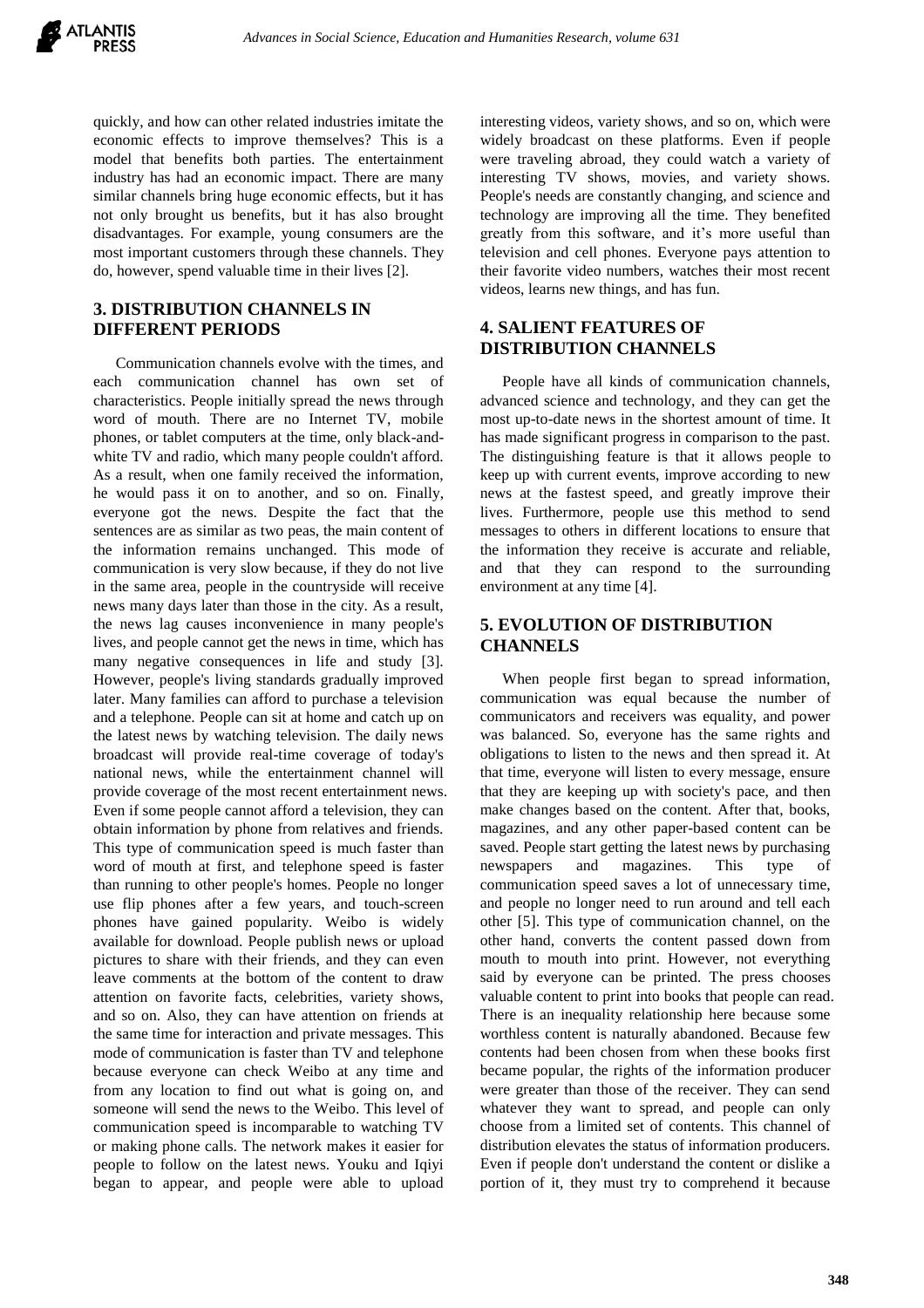

there is no other option. Everyone's life has become more diverse since then and visions have been influenced by television and telephones. They no longer need to buy newspapers, magazines, or books to stay up to date on the latest news. On the contrary, people get the most recent news by simply sitting at home. At this time, these messages are strictly controlled, the status of the message maker is still higher than that of the receiver at this time. There are strict rules governing which messages can and cannot be broadcast. Every day, news that is beneficial to society will be broadcasted in various TV stations, and people can follow this standard. It is especially important that many TV shows, movies, and variety shows can be broadcasted on television, providing people with a strong sense of picture. At the same time, message creators can profit from a variety of platforms. The recipients, according to the broadcast programs, can only obtain physical and mental pleasure, not benefits. People could also communicate and discuss their ideas over the phone at the time. This significantly alleviates the inconvenience of geographical location. People can talk about the latest entertainment news and share their emotions with friends who live in other countries. At the same time, people have the option of saying what they want to say or hiding what they don't want to share. Receivers have the right to express themselves through Weibo and short-hand videos as the times progress. They can use these platforms to share their life trends, create interesting short videos to share with family and friends, attract fans, and even open relevant live broadcasts. As a result, the status of message recipients far outweighs that of message makers, because they can choose to watch their favorite content or delete videos they dislike. Furthermore, people can create value for themselves on various platforms, absorb fans, and generate higher income. But message makers need more people, and they are no longer dominant because an increasing number of entertainment messages are emerging and forming a different number of receivers. If these creators want to gain more fans and benefits, they must align their content with the current public's love, forming an interaction relationship. Thus, in order for message makers to gain benefits, the receiver must accept them and consume money in it.

### **6. IMPACT OF DIFFERENT DISTRIBUTION CHANNELS**

The various stages of distribution have had a significant impact on the entertainment industry. The prototype of the entertainment industry, such as a scene with an entertainment function, was created by word of mouth, but this industry has yet to form. People perform the functions of expressing, communicating, and transmitting information here. Its most significant impact is that it allows everyone to share and communicate very effectively over short distances, and

this type of sharing and communication can result in factual feedback. It lays the bedrock for the occurrence of entertainment scenes. This industry will emerge when everyone has the ability to receive and generate information. For example, information and communication are only meaningful when more than one person can generate and receive it. Only one person could express and spread ideas in the stone age, but everyone else could not hear, see, or touch, there would be no communication, and there would be no industry. The foundation of the entertainment industry is books and magazines. They make information more visible, disseminate it more widely, and keep it for a longer period of time. Allowing people to become acquainted with it, to see entertainment news on a daily basis, and to provide consumers with relaxation. Only when information is disseminated frequently and widely, it can be considered as an industry. The entertainment industry has emerged as a result of the thousands of books and magazines that write these stories and murals that record them. Every week, some magazines publish interviews and photos of various celebrities. When people want to learn more about entertainment news, they will buy each magazine and read the articles. Later, telephones and televisions became necessities for every family to keep up with current events and news. It broadcasted the most recent entertainment news to the general public and was no longer as the static images found in books and magazines, but it had become more vibrant and appealing to consumers. At the same time, these celebrities and television networks profit from them. Because there are more types of telephone and television that can meet more business needs, the emergence of advertising has produced more business values, allowing these values to be improved. People used to have to pay for the production costs of books and magazines, but now they have to pay for TV subscriptions. The appearance of some advertisements is one of them. Because it encourages cross-border consumption. When people see advertisements, they may purchase fitness equipment, gifts, or drugs, increasing consumption opportunities and expanding the entertainment industry. There are now more interesting apps available, such as Weibo, Little Red Book (a platform for young people's lifestyle in China), and so on. They broaden people's visions and create more short videos rather than monotonous shows or TV programs. The industry has become rich and colorful as a result of this change. Everyone has the potential to become the center of information creation. This entertainment industry is no longer in the hands of a single individual but has evolved into a platform for attracting more people to participate. More value is created when a large industry develops and implements a business model. Therefore, the entertainment industry has grown more diverse and decentralized. There is no longer a center; instead, everyone is the center. It is more diverse than the previous stage. Because of the